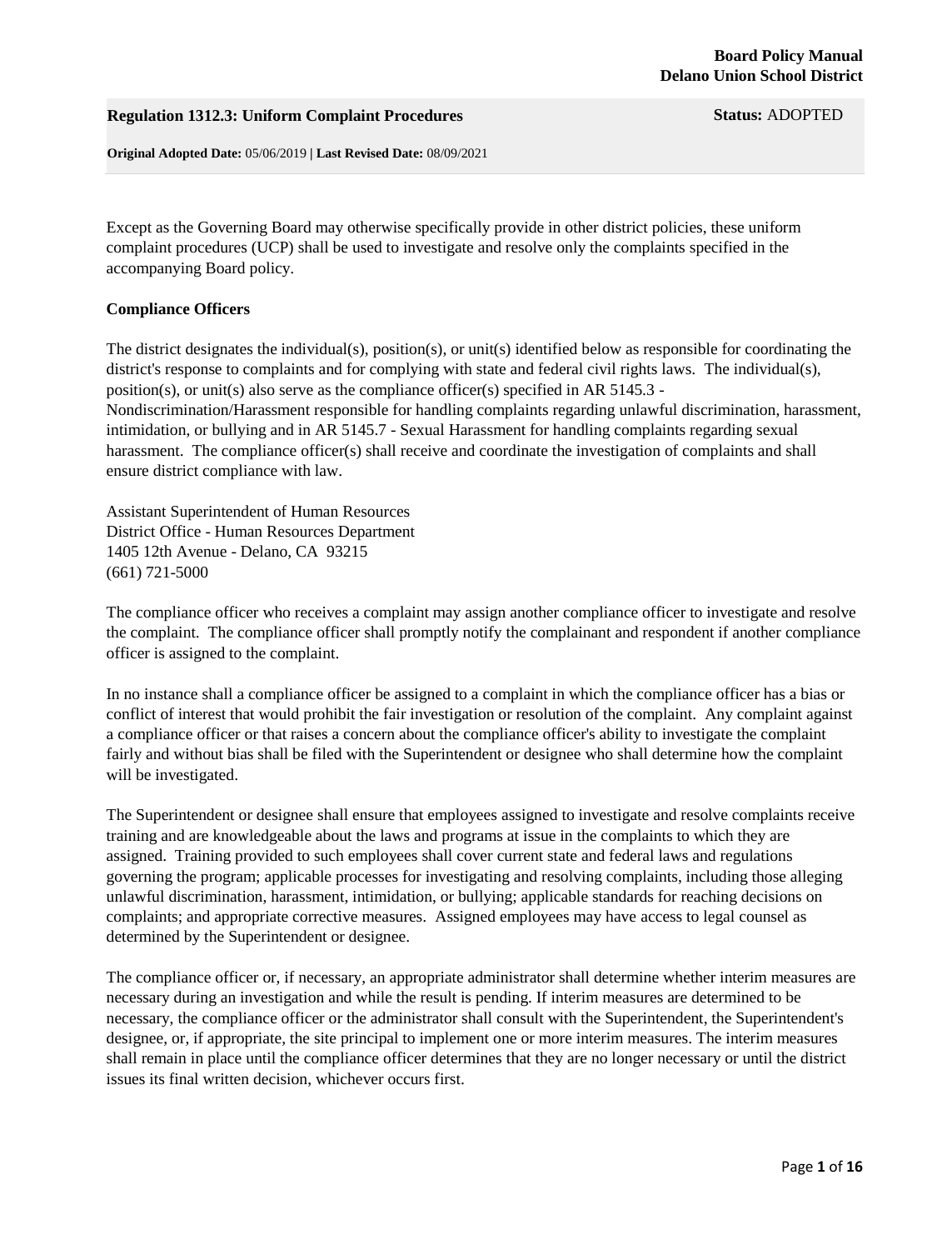## **Notifications**

The district's UCP policy and administrative regulation shall be posted in all district schools and offices, including staff lounges and student government meeting rooms. (Education Code 234.1)

In addition, the Superintendent or designee shall annually provide written notification of the district's UCP to students, employees, parents/guardians of district students, district advisory committee members, school advisory committee members, appropriate private school officials or representatives, and other interested parties. (5 CCR 4622)

The notice shall include:

- 1. A statement that the district is primarily responsible for compliance with federal and state laws and regulations, including those related to prohibition of unlawful discrimination, harassment, intimidation, or bullying against any protected group, and a list of all programs and activities that are subject to UCP as identified in the section "Complaints Subject to UCP" in the accompanying Board policy
- 2. The title of the position responsible for processing complaints, the identity of the person(s) currently occupying that position if known, and a statement that such persons will be knowledgeable about the laws and programs that they are assigned to investigate
- 3. A statement that a UCP complaint, except a complaint alleging unlawful discrimination, harassment, intimidation, or bullying, must be filed no later than one year from the date the alleged violation occurred
- 4. A statement that a UCP complaint alleging unlawful discrimination, harassment, intimidation, or bullying must be filed no later than six months from the date of the alleged conduct or the date the complainant first obtained knowledge of the facts of the alleged conduct
- 5. A statement that a student enrolled in a public school shall not be required to pay a fee for participation in an educational activity that constitutes an integral fundamental part of the district's educational program, including curricular and extracurricular activities
- 6. A statement that a complaint regarding student fees or the local control and accountability plan (LCAP) may be filed anonymously if the complainant provides evidence or information leading to evidence to support the complaint
- 7. A statement that the district will post a standardized notice of the educational rights of foster youth, homeless students, former juvenile court school students now enrolled in the district, children of military families, migrant students, and immigrant students enrolled in a newcomer program, as specified in Education Code 48853, 48853.5, 49069.5, 51225.1, and 51225.2, and the complaint process
- 8. A statement that complaints will be investigated in accordance with the district's UCP and a written decision will be sent to the complainant within 60 days from the receipt of the complaint, unless this time period is extended by written agreement of the complainant
- 9. A statement that, for programs within the scope of the UCP as specified in the accompanying Board policy, the complainant has a right to appeal the district's investigation report to the California Department of Education (CDE) by filing a written appeal, including a copy of the original complaint and the district's decision, within 30 calendar days of receiving the district's decision
- 10. A statement advising the complainant of any civil law remedies, including, but not limited to, injunctions, restraining orders, or other remedies or orders that may be available under state or federal laws prohibiting discrimination, harassment, intimidation, or bullying, if applicable
- 11. A statement that copies of the district's UCP are available free of charge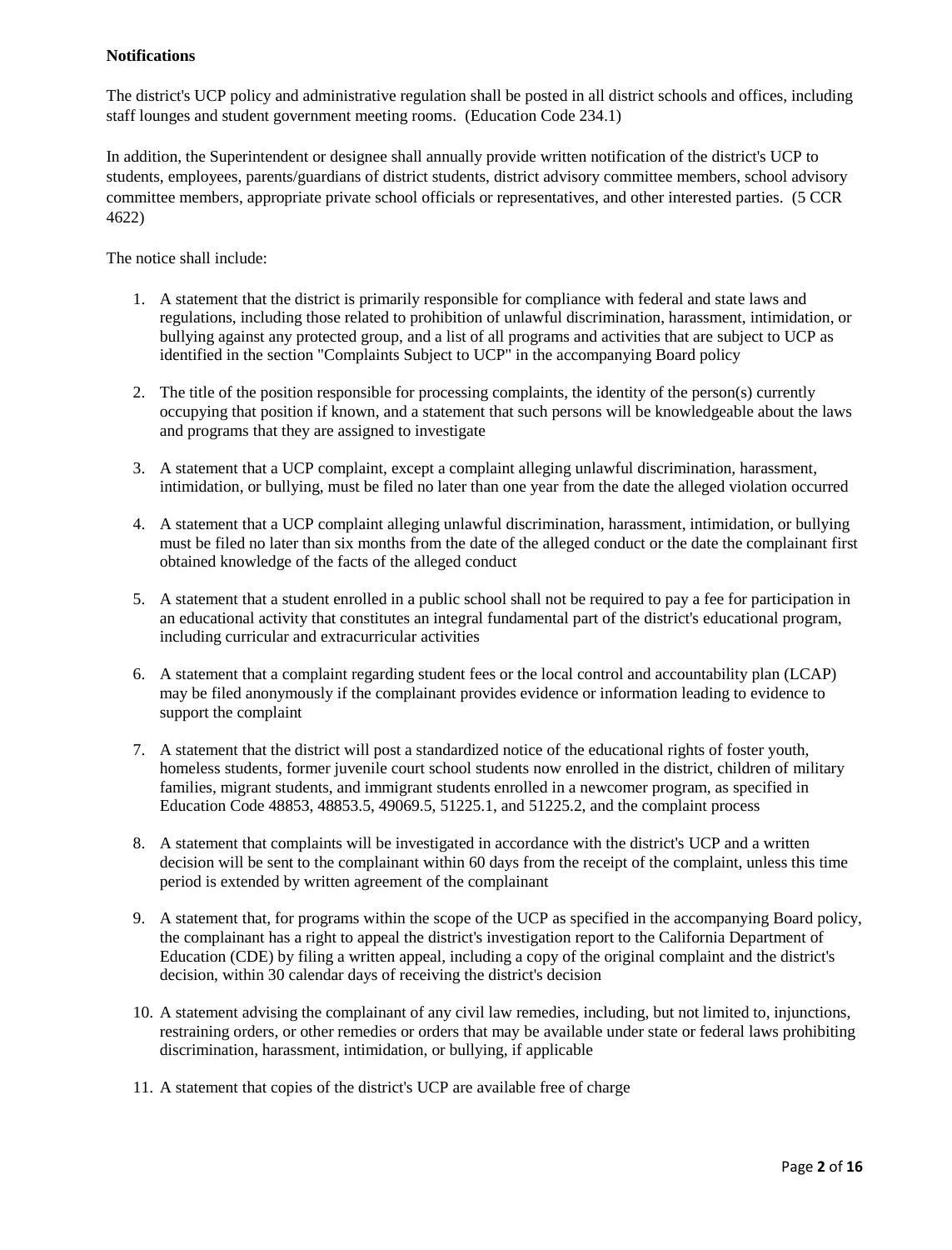The annual notification, complete contact information of the compliance officer(s), and information related to Title IX as required pursuant to Education Code 221.61 shall be posted on the district web site and may be provided through district-supported social media, if available.

The Superintendent or designee shall ensure that all students and parents/guardians, including students and parents/guardians with limited English proficiency, have access to the relevant information provided in the district's policy, regulation, forms, and notices concerning the UCP.

If 15 percent or more of students enrolled in a particular district school speak a single primary language other than English, the district's UCP policy, regulation, forms, and notices shall be translated into that language, in accordance with Education Code 234.1 and 48985. In all other instances, the district shall ensure meaningful access to all relevant UCP information for parents/guardians with limited English proficiency.

# **Filing of Complaints**

The complaint shall be presented to the compliance officer who shall maintain a log of complaints received, providing each with a code number and a date stamp.

All complaints shall be filed in writing and signed by the complainant. If a complainant is unable to put a complaint in writing due to conditions such as a disability or illiteracy, district staff shall assist in the filing of the complaint. (5 CCR 4600)

Complaints shall also be filed in accordance with the following rules, as applicable:

- 1. A complaint alleging district violation of applicable state or federal law or regulations governing the programs specified in the accompanying Board policy may be filed by any individual, public agency, or organization. (5 CCR 4630)
- 2. Any complaint alleging noncompliance with law regarding the prohibition against student fees, deposits, and charges or any requirement related to the LCAP may be filed anonymously if the complaint provides evidence, or information leading to evidence, to support an allegation of noncompliance. A complaint about a violation of the prohibition against the charging of unlawful student fees may be filed with the principal of the school or with the Superintendent or designee.
- 3. A UCP complaint, except for a UCP complaint alleging unlawful discrimination, harassment, intimidation, or bullying, shall be filed no later than one year from the date the alleged violation occurred. For complaints related to the LCAP, the date of the alleged violation is the date when the County Superintendent of Schools approves the LCAP that was adopted by the Board. (5 CCR 4630)
- 4. A complaint alleging unlawful discrimination, harassment, intimidation, or bullying may be filed only by a person who alleges having personally suffered unlawful discrimination, a person who believes that any specific class of individuals has been subjected to unlawful discrimination, or a duly authorized representative who alleges that an individual student has been subjected to discrimination, harassment, intimidation, or bullying. (5 CCR 4630)
- 5. A complaint alleging unlawful discrimination, harassment, intimidation, or bullying shall be initiated no later than six months from the date that the alleged unlawful discrimination occurred, or six months from the date that the complainant first obtained knowledge of the facts of the alleged unlawful discrimination. The time for filing may be extended for up to 90 days by the Superintendent or designee for good cause upon written request by the complainant setting forth the reasons for the extension. (5 CCR 4630)
- 6. When a complaint alleging unlawful discrimination, harassment, intimidation, or bullying is filed anonymously, the compliance officer shall pursue an investigation or other response as appropriate, depending on the specificity and reliability of the information provided and the seriousness of the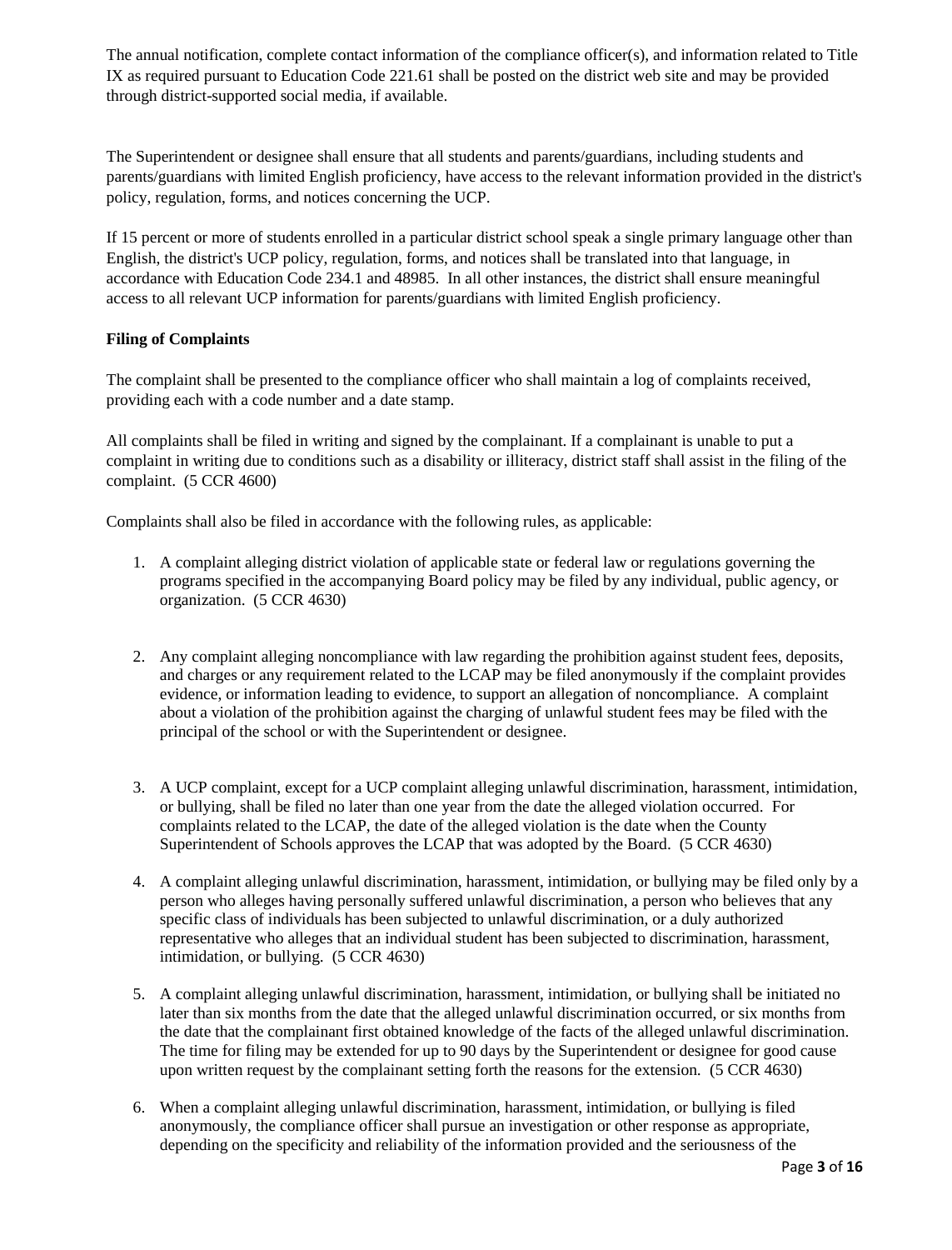allegation.

7. When a complainant of unlawful discrimination, harassment, intimidation, or bullying or the alleged victim, when not the complainant, requests confidentiality, the compliance officer shall inform the complainant or victim that the request may limit the district's ability to investigate the conduct or take other necessary action. When honoring a request for confidentiality, the district shall nevertheless take all reasonable steps to investigate and resolve/respond to the complaint consistent with the request.

## **Mediation**

Within three business days after receiving the complaint, the compliance officer may informally discuss with all the parties the possibility of using mediation to resolve the complaint. Mediation shall be offered to resolve complaints that involve more than one student and no adult. However, mediation shall not be offered or used to resolve any complaint involving an allegation of sexual assault or where there is a reasonable risk that a party to the mediation would feel compelled to participate. If the parties agree to mediation, the compliance officer shall make all arrangements for this process.

Before initiating the mediation of a complaint alleging retaliation or unlawful discrimination, harassment, intimidation, or bullying, the compliance officer shall ensure that all parties agree to permit the mediator access to all relevant confidential information. The compliance officer shall also notify all parties of the right to end the informal process at any time.

If the mediation process does not resolve the problem within the parameters of law, the compliance officer shall proceed with an investigation of the complaint.

The use of mediation shall not extend the district's timelines for investigating and resolving the complaint unless the complainant agrees in writing to such an extension of time. If mediation is successful and the complaint is withdrawn, then the district shall take only the actions agreed upon through the mediation. If mediation is unsuccessful, the district shall then continue with subsequent steps specified in this administrative regulation.

#### **Investigation of Complaint**

Within 10 business days after the compliance officer receives the complaint, the compliance officer shall begin an investigation into the complaint.

Within one business day of initiating the investigation, the compliance officer shall provide the complainant and/or the complainant's representative with the opportunity to present the information contained in the complaint to the compliance officer and shall notify the complainant and/or representative of the opportunity to present the compliance officer with any evidence, or information leading to evidence, to support the allegations in the complaint. Such evidence or information may be presented at any time during the investigation.

In conducting the investigation, the compliance officer shall collect all available documents and review all available records, notes, or statements related to the complaint, including any additional evidence or information received from the parties during the course of the investigation. The compliance officer shall individually interview all available witnesses with information pertinent to the complaint, and may visit any reasonably accessible location where the relevant actions are alleged to have taken place. At appropriate intervals, the compliance officer shall inform the parties of the status of the investigation.

To investigate a complaint alleging retaliation or unlawful discrimination, harassment, intimidation, or bullying, the compliance officer shall interview the alleged victim(s), any alleged offender(s), and other relevant witnesses privately, separately, and in a confidential manner. As necessary, additional staff or legal counsel may conduct or support the investigation.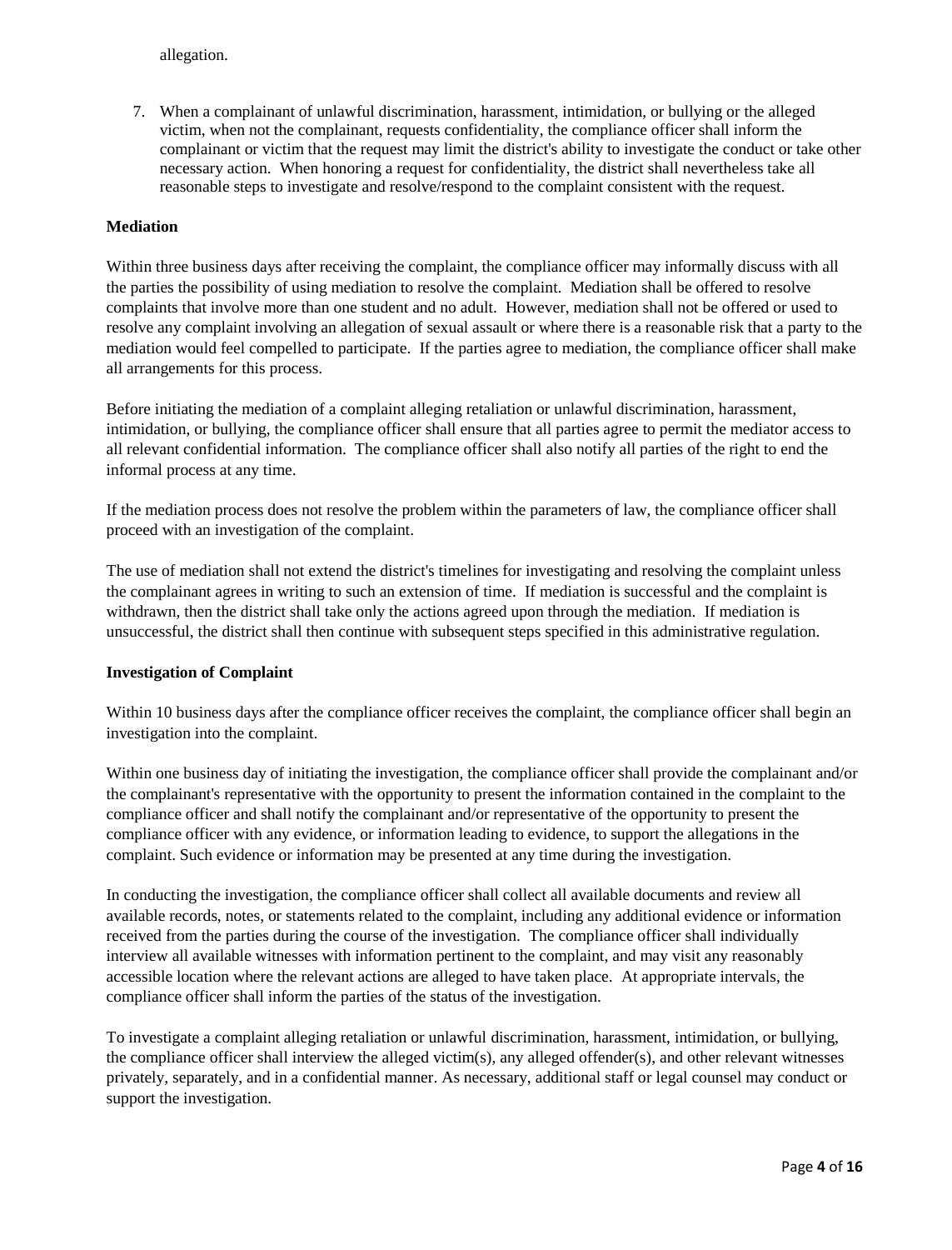A complainant's refusal to provide the district's investigator with documents or other evidence related to the allegations in the complaint, failure or refusal to cooperate in the investigation, or any other obstruction of the investigation may result in the dismissal of the complaint because of a lack of evidence to support the allegation. Refusal by the district to provide the investigator with access to records and/or information related to the allegations in the complaint, failure or refusal to cooperate in the investigation, or any other obstruction of the investigation may result in a finding based on evidence collected that a violation has occurred and in the imposition of a remedy in favor of the complainant. (5 CCR 4631)

## **Timeline for Investigation Report**

Unless extended by written agreement with the complainant, the compliance officer shall prepare and send to the complainant a written investigation report, as described in the section "Investigation Report" below, within 60 calendar days of the district's receipt of the complaint. (5 CCR 4631)

For any complaint alleging unlawful discrimination, harassment, intimidation, and bullying, the respondent shall be informed of any extension of the timeline agreed to by the complainant. The respondent also shall be sent the investigation report at the same time it is provided to the complainant.

If the Board hears the complaint, the compliance officer shall send the Board's decision to the complainant within 60 calendar days of the district's initial receipt of the complaint or within the time period that has been specified in a written agreement with the complainant. (5 CCR 4631)

For any complaint alleging unlawful discrimination, harassment, intimidation, and bullying, the respondent shall be informed of any extension of the timeline agreed to by the complainant, shall be sent the district's investigation report, and, in the same manner as the complainant, may file a complaint with the Board if dissatisfied with the decision.

## **Investigation Report**

For all complaints, the district's investigation report shall include: (5 CCR 4631)

- 1. The findings of fact based on the evidence gathered
- 2. A conclusion providing a clear determination for each allegation as to whether the district is in compliance with the relevant law
- 3. Corrective action(s) whenever the district finds merit in the complaint, including, when required by law, a remedy to all affected students and parents/guardians and, for a student fees complaint, a remedy that complies with Education Code 49013 and 5 CCR 4600
- 4. Notice of the complainant's right to appeal the district's investigation report to CDE, except when the district has used the UCP to address a complaint not specified in 5 CCR 4610
- 5. Procedures to be followed for initiating an appeal to CDE

The investigation report may also include follow-up procedures to prevent recurrence or retaliation and for reporting any subsequent problems.

In consultation with district legal counsel, information about the relevant part of an investigation report may be communicated to a victim who is not the complainant and to other parties who may be involved in implementing the investigation report or are affected by the complaint, as long as the privacy of the parties is protected. In a complaint alleging unlawful discrimination, harassment, intimidation, and bullying, notice of the investigation report to the alleged victim shall include information about any sanction to be imposed upon the respondent that relates directly to the alleged victim.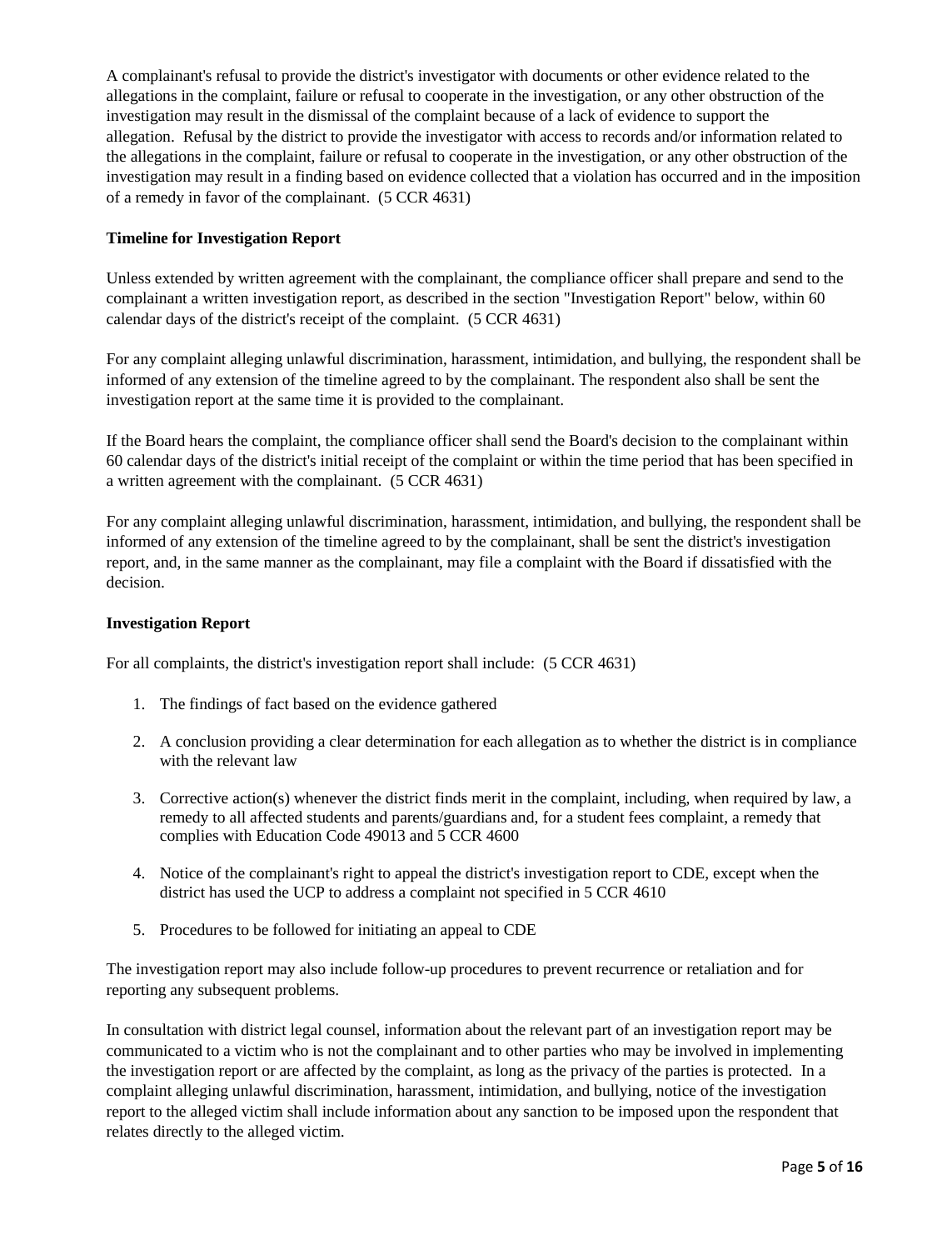If the complaint involves a limited-English-proficient student or parent/guardian, then the district's response, if requested by the complainant, and the investigation report shall be written in English and the primary language in which the complaint was filed.

For complaints alleging unlawful discrimination, harassment, intimidation, and bullying based on state law, the investigation report shall also include a notice to the complainant that:

- 1. The complainant may pursue available civil law remedies outside of the district's complaint procedures, including seeking assistance from mediation centers or public/private interest attorneys, 60 calendar days after the filing of an appeal with CDE. (Education Code 262.3)
- 2. The 60 days moratorium does not apply to complaints seeking injunctive relief in state courts or to discrimination complaints based on federal law. (Education Code 262.3)
- 3. Complaints alleging discrimination based on race, color, national origin, sex, gender, disability, or age may also be filed with the U.S. Department of Education, Office for Civil Rights at www.ed.gov/ocr within 180 days of the alleged discrimination.

#### **Corrective Actions**

When a complaint is found to have merit, the compliance officer shall adopt any appropriate corrective action permitted by law. Appropriate corrective actions that focus on the larger school or district environment may include, but are not limited to, actions to reinforce district policies; training for faculty, staff, and students; updates to school policies; or school climate surveys.

For complaints involving retaliation or unlawful discrimination, harassment, intimidation, or bullying, appropriate remedies that may be offered to the victim but not communicated to the respondent may include, but are not limited to, the following:

- 1. Counseling
- 2. Academic support
- 3. Health services
- 4. Assignment of an escort to allow the victim to move safely about campus
- 5. Information regarding available resources and how to report similar incidents or retaliation
- 6. Separation of the victim from any other individuals involved, provided the separation does not penalize the victim
- 7. Restorative justice
- 8. Follow-up inquiries to ensure that the conduct has stopped and there has been no retaliation

For complaints of retaliation or unlawful discrimination, harassment, intimidation, or bullying involving a student as the respondent, appropriate corrective actions that may be provided to the student include, but are not limited to, the following:

- 1. Transfer from a class or school as permitted by law
- 2. Parent/guardian conference
- 3. Education regarding the impact of the conduct on others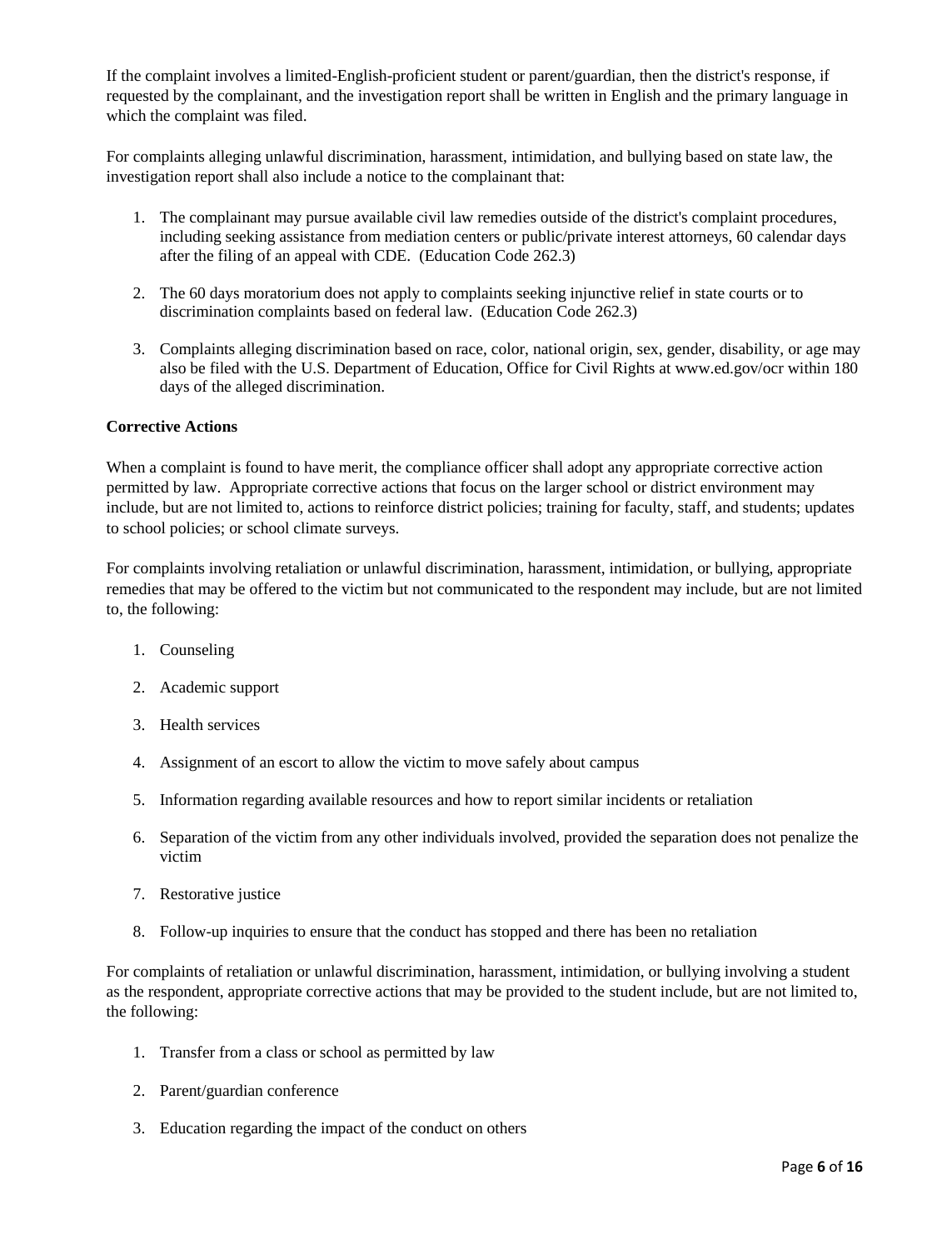- 4. Positive behavior support
- 5. Referral to a student success team
- 6. Denial of participation in extracurricular or cocurricular activities or other privileges as permitted by law
- 7. Disciplinary action, such as suspension or expulsion, as permitted by law

When an employee is found to have committed retaliation or unlawful discrimination, harassment, intimidation, or bullying, the district shall take appropriate disciplinary action, up to and including dismissal, in accordance with applicable law and collective bargaining agreement.

The district may also consider training and other interventions for the larger school community to ensure that students, staff, and parents/guardians understand the types of behavior that constitute unlawful discrimination, harassment, intimidation, or bullying, that the district does not tolerate it, and how to report and respond to it.

When a complaint is found to have merit, an appropriate remedy shall be provided to the complainant or other affected person.

However, if a complaint alleging noncompliance with the law regarding student fees, deposits, and other charges, physical education instructional minutes, courses without educational content, or any requirement related to the LCAP is found to have merit, the district shall provide a remedy to all affected students and parents/guardians subject to procedures established by regulation of the State Board of Education. (Education Code 49013, 51222, 51223, 51228.3, 52075)

For complaints alleging noncompliance with the law regarding student fees, the district, by engaging in reasonable efforts, shall attempt in good faith to identify and fully reimburse all affected students and parents/guardians who paid the unlawful student fees within one year prior to the filing of the complaint. (Education Code 49013; 5 CCR 4600)

#### **Appeals to the California Department of Education**

Any complainant who is dissatisfied with the district's investigation report on a complaint regarding any specified federal or state educational program subject to UCP may file an appeal in writing with CDE within 30 calendar days of receiving the district's investigation report. (5 CCR 4632)

The appeal shall be sent to CDE with a copy of the original locally filed complaint and a copy of the district's investigation report for that complaint. The complainant shall specify and explain the basis for the appeal, including at least one of the following: (5 CCR 4632)

- 1. 1. The district failed to follow its complaint procedures.
- 2. Relative to the allegations of the complaint, the district's investigation report lacks material findings of fact necessary to reach a conclusion of law.
- 3. The material findings of fact in the district's investigation report are not supported by substantial evidence.
- 4. The legal conclusion in the district's investigation report is inconsistent with the law.
- 5. In a case in which the district found noncompliance, the corrective actions fail to provide a proper remedy.

Upon notification by CDE that the district's investigation report has been appealed, the Superintendent or designee shall forward the following documents to CDE within 10 days of the date of notification: (5 CCR 4633)

1. A copy of the original complaint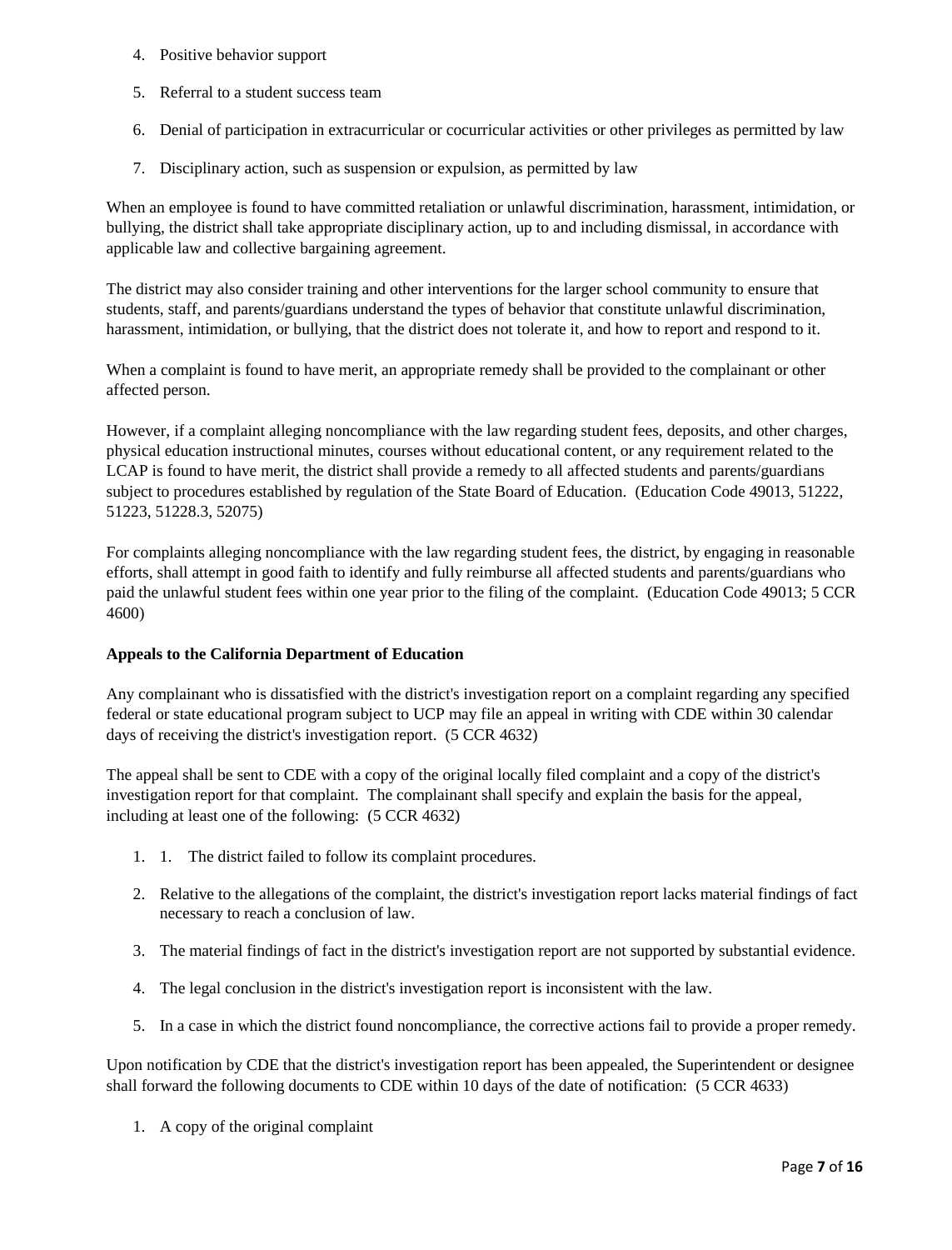- 2. A copy of the district's investigation report
- 3. A copy of the investigation file including, but not limited to, all notes, interviews, and documents submitted by the parties and gathered by the investigator
- 4. A report of any action taken to resolve the complaint
- 5. A copy of the district's UCP
- 6. Other relevant information requested by CDE

If notified by CDE that the district's investigation report failed to address allegation(s) raised by the complaint, the district shall, within 20 days of the notification, provide CDE and the appellant with an amended investigation report that addresses the allegation(s) that were not addressed in the original investigation report. The amended report shall also inform the appellant of the right to separately appeal the amended report with respect to the allegation(s) that were not addressed in the original report. (5 CCR 4632)

## **Health and Safety Complaints in License-Exempt Preschool Programs**

Any complaint regarding health or safety issues in a license-exempt CSPP program shall be addressed through the procedures described in 5 CCR 4690-4694.

In order to identify appropriate subjects of CSPP health and safety issues pursuant to Health and Safety Code 1596.7925, a notice shall be posted in each license-exempt CSPP classroom in the district notifying parents/guardians, students, and teachers of the health and safety requirements of Title 5 regulations that apply to CSPP programs pursuant to Health and Safety Code 1596.7925 and the location at which to obtain a form to file any complaint alleging noncompliance with those requirements. For this purpose, the Superintendent or designee may download and post a notice available from the CDE web site. (Education Code 8235.5; 5 CCR 4691)

The district's annual UCP notification distributed pursuant to 5 CCR 4622 shall clearly indicate which of its CSPP programs are operating as exempt from licensing and which CSPP programs are operating pursuant to requirements under Title 22 of the Code of Regulations. (5 CCR 4691)

Any complaint regarding specified health or safety issues in a license-exempt CSPP program shall be filed with the preschool program administrator or designee, and may be filed anonymously. The complaint form shall specify the location for filing the complaint, contain a space to indicate whether the complainant desires a response to the complaint, and allow a complainant to add as much text as desired to explain the complaint. (Education Code 8235.5; 5 CCR 4690)

If it is determined that the complaint is beyond the authority of the preschool program administrator, the matter shall be forwarded to the Superintendent or designee in a timely manner, not to exceed 10 working days, for resolution. The preschool administrator or the Superintendent or designee shall make all reasonable efforts to investigate any complaint within their authority. (Education Code 8235.5; 5 CCR 4692)

Investigation of a complaint regarding health or safety issues in a license-exempt CSPP program shall begin within 10 days of receipt of the complaint. (Education Code 8235.5; 5 CCR 4692)

The preschool administrator or designee shall remedy a valid complaint within a reasonable time period not to exceed 30 working days from the date the complaint was received. If the complainant has indicated on the complaint form a desire to receive a response to the complaint, the preschool administrator or Superintendent's designee shall, within 45 working days of the initial filing of the complaint, report the resolution of the complaint to the complainant and CDE's assigned field consultant. If the preschool administrator makes this report, the information shall be reported at the same time to the Superintendent or designee. (Education Code 8235.5; 5 CCR 4692)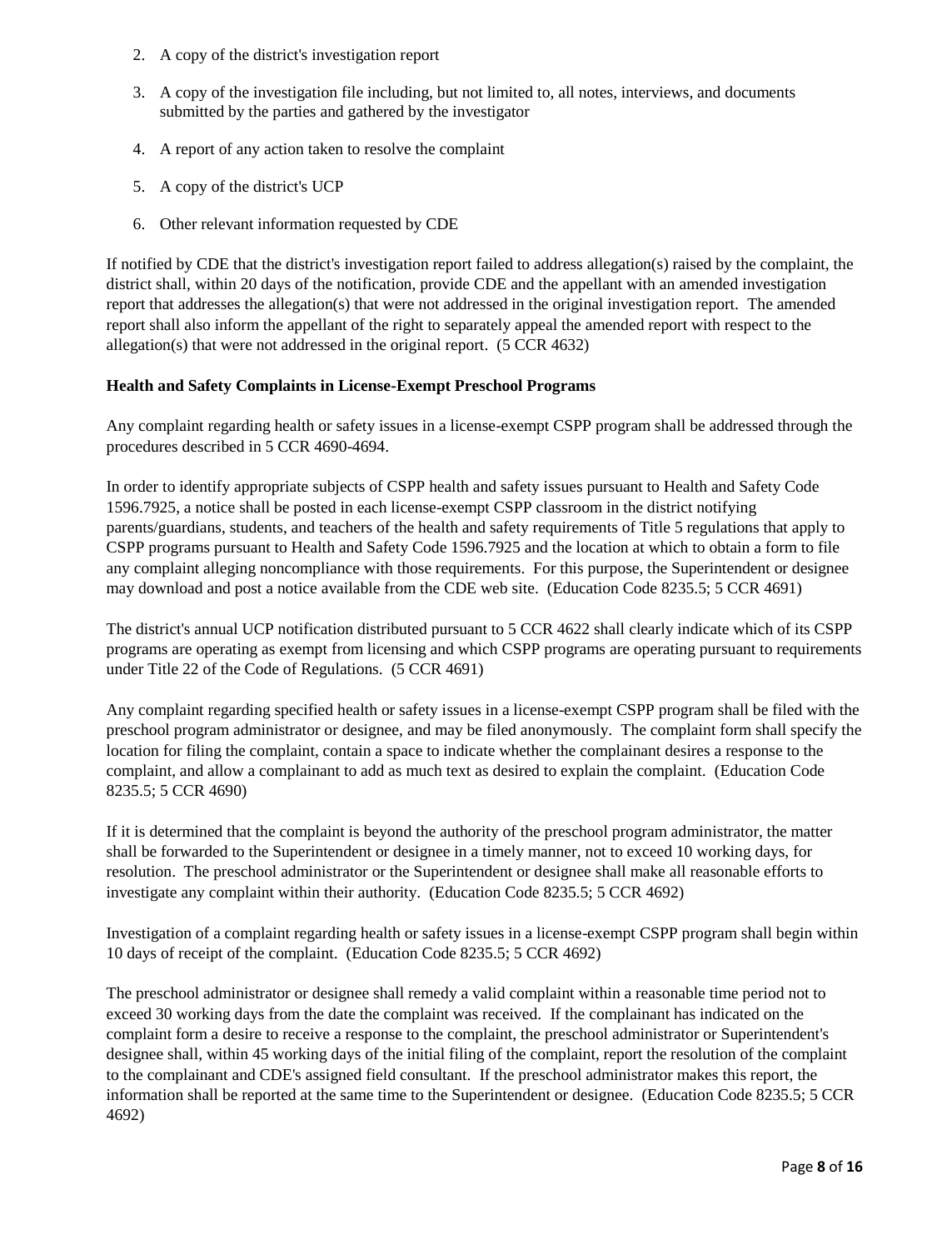If a complaint regarding health or safety issues in a license-exempt CSPP program involves a limited-Englishproficient student or parent/guardian, then the district's response, if requested by the complainant, and the investigation report shall be written in English and the primary language in which the complaint was filed.

If a complainant is not satisfied with the resolution of a complaint, the complainant has the right to describe the complaint to the Board at a regularly scheduled meeting and, within 30 days of the date of the written report, may file a written appeal of the district's decision to the Superintendent of Public Instruction in accordance with 5 CCR 4632. (Education Code 8235.5; 5 CCR 4693, 4694)

All complaints and responses are public records. (5 CCR 4690)

On a quarterly basis, the Superintendent or designee shall report summarized data on the nature and resolution of all CSPP health and safety complaints, including the number of complaints by general subject area with the number of resolved and unresolved complaints, to the Board at a regularly scheduled Board meeting and to the County Superintendent of Schools. (5 CCR 4693)

#### Policy Reference Disclaimer:

These references are not intended to be part of the policy itself, nor do they indicate the basis or authority for the board to enact this policy. Instead, they are provided as additional resources for those interested in the subject matter of the policy.

| <b>Description</b>                                                                    |
|---------------------------------------------------------------------------------------|
| Harassment and discrimination prevention and correction                               |
| Child nutrition programs complaint procedures                                         |
| Special education compliance complaints                                               |
| Uniform complaint procedures                                                          |
| Williams uniform complaint procedures                                                 |
| Complaints regarding health and safety issues in license-exempt<br>preschool programs |
| Nondiscrimination in elementary and secondary education<br>programs                   |
| Educational equity; prohibition of discrimination on the basis of<br>sex              |
| <b>School libraries</b>                                                               |
| Insurance for athletic team members                                                   |
| School safety plans                                                                   |
| Williams uniform complaint procedures                                                 |
| Parental leave for students                                                           |
| Foster youth                                                                          |
| Notices in language other than English                                                |
| Student fees                                                                          |
| Student records                                                                       |
| Records of foster youth                                                               |
|                                                                                       |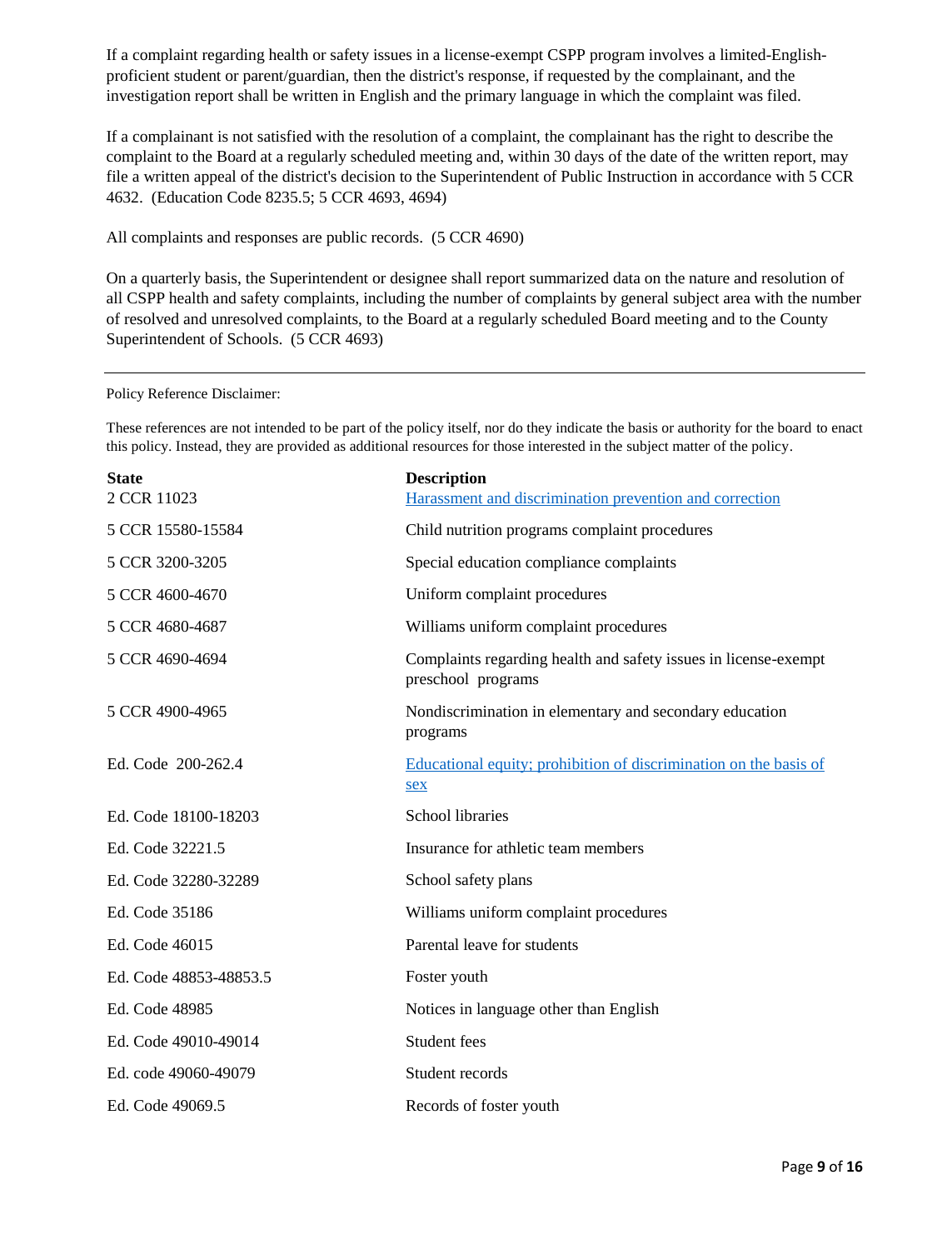| Ed. Code 49490-49590     | Child nutrition programs                                                                                           |
|--------------------------|--------------------------------------------------------------------------------------------------------------------|
| Ed. Code 49701           | Interstate Compact on Educational Opportunity for Military<br>Children                                             |
| Ed. Code 51210           | Courses of study grades 1-6                                                                                        |
| Ed. Code 51222           | Physical education                                                                                                 |
| Ed. Code 51223           | Physical education, elementary schools                                                                             |
| Ed. Code 51225.1-51225.2 | Foster youth, homeless children, former juvenile court school<br>students; course credits; graduation requirements |
| Ed. Code 51226-51226.1   | Career technical education                                                                                         |
| Ed. Code 51228.1-51228.3 | Course periods without educational content                                                                         |
| Ed. Code 52059.5         | Statewide system of support                                                                                        |
| Ed. Code 52060-52077     | Local control and accountability plan                                                                              |
| Ed. Code 52075           | Complaint for lack of compliance with local control and<br>accountability plan requirements                        |
| Ed. Code 52300-52462     | Career technical education                                                                                         |
| Ed. Code 52500-52616.24  | Adult schools                                                                                                      |
| Ed. Code 54400-54425     | Compensatory education programs                                                                                    |
| Ed. Code 54440-54445     | Migrant education                                                                                                  |
| Ed. Code 54460-54529     | Compensatory education programs                                                                                    |
| Ed. Code 59000-59300     | Special schools and centers                                                                                        |
| Ed. Code 64000-64001     | Consolidated application process; school plan for student<br>achievement                                           |
| Ed. Code 65000-65001     | School site councils                                                                                               |
| Ed. Code 8200-8498       | Child care and development programs                                                                                |
| Ed. Code 8500-8538       | Adult basic education                                                                                              |
| Gov. Code 11135          | Nondiscrimination in programs or activities funded by state                                                        |
| Gov. Code 11135          | Discrimination                                                                                                     |
| Gov. Code 12900-12996    | Fair Employment and Housing Act                                                                                    |
| H&S Code 1596.792        | California Child Day Care Act; general provisions and definitions                                                  |
| H&S Code 1596.7925       | California Child Day Care Act; health and safety regulations                                                       |
| Pen. Code 422.55         | Definition of hate crime                                                                                           |
| Pen. Code 422.6          | Civil rights; crimes                                                                                               |
| Federal<br>20 USC 1221   | <b>Description</b><br>Application of laws                                                                          |
| 20 USC 1232g             | Family Educational Rights and Privacy Act (FERPA) of 1974                                                          |
| 20 USC 1681-1688         | Title IX of the Education Amendments of 1972                                                                       |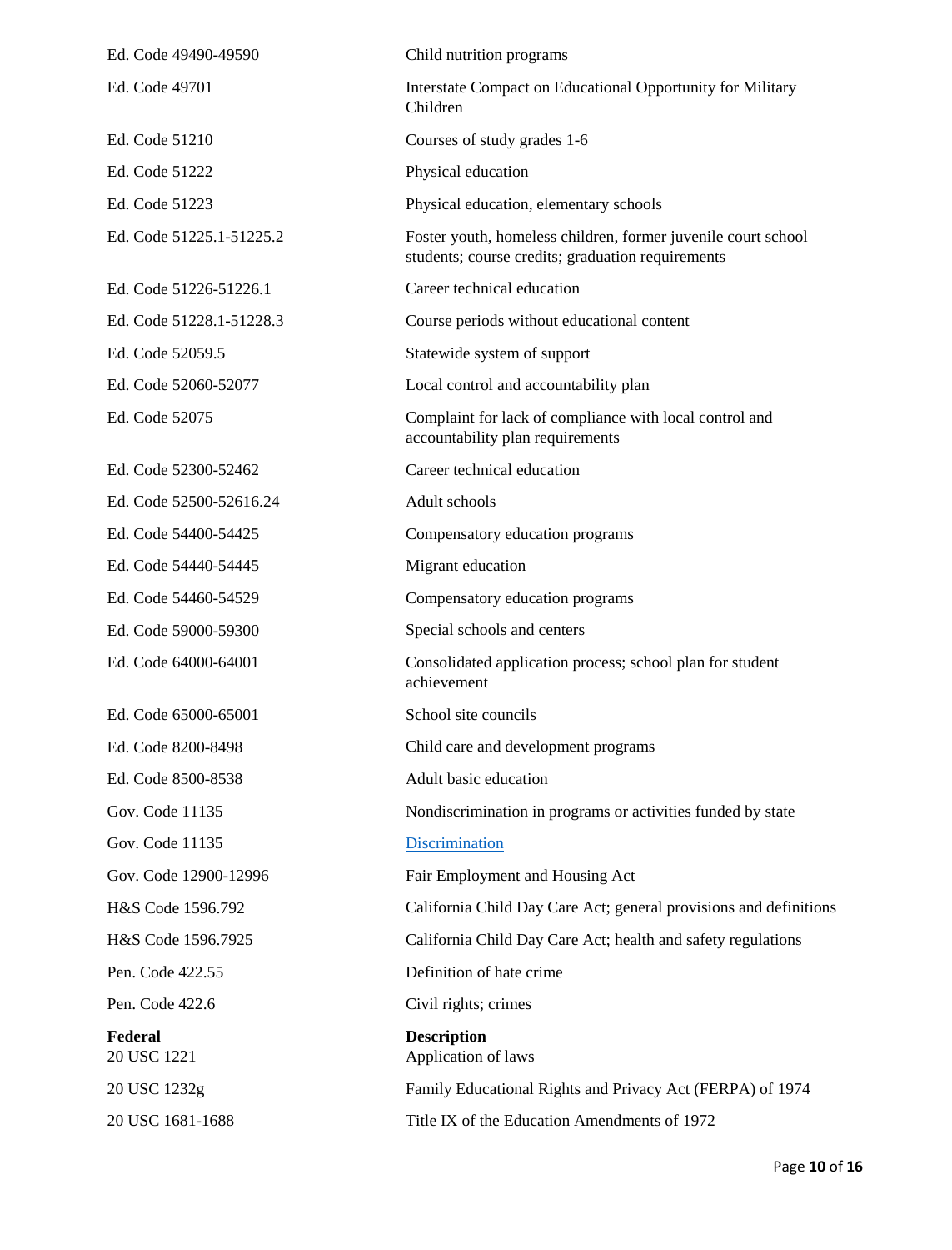| 20 USC 6301-6576                                                | Title I Improving the Academic Achievement of the<br>Disadvantaged                                                                |
|-----------------------------------------------------------------|-----------------------------------------------------------------------------------------------------------------------------------|
| 20 USC 6801-7014                                                | Title III language instruction for limited English proficient and<br>immigrant students                                           |
| 28 CFR 35.107                                                   | Nondiscrimination on basis of disability; complaints                                                                              |
| 29 USC 794                                                      | Rehabilitation Act of 1973, Section 504                                                                                           |
| 34 CFR 100.3                                                    | Prohibition of discrimination on basis of race, color or national<br>origin                                                       |
| 34 CFR 104.7                                                    | Designation of responsible employee for Section 504                                                                               |
| 34 CFR 106.1-106.82                                             | Nondiscrimination on the basis of sex in education programs                                                                       |
| 34 CFR 106.8                                                    | Designation of responsible employee for Title IX                                                                                  |
| 34 CFR 106.9                                                    | Notification of nondiscrimination on basis of sex                                                                                 |
| 34 CFR 110.25                                                   | Notification of nondiscrimination on the basis of age                                                                             |
| 34 CFR 99.1-99.67                                               | Family Educational Rights and Privacy Act                                                                                         |
| 42 USC 11431-11435                                              | McKinney-Vento Homeless Assistance Act                                                                                            |
| 42 USC 12101-12213                                              | Title II equal opportunity for individuals with disabilities                                                                      |
| 42 USC 2000d-2000e-17                                           | Title VI and Title VII Civil Rights Act of 1964, as amended                                                                       |
| 42 USC 2000h-2-2000h-6                                          | Title IX of the Civil Rights Act of 1964                                                                                          |
|                                                                 |                                                                                                                                   |
| 42 USC 6101-6107                                                | Age Discrimination Act of 1975                                                                                                    |
| <b>Management Resources</b>                                     | <b>Description</b>                                                                                                                |
| California Department of Education                              | Uniform Complaint Procedure 2020-21 Program Instrument                                                                            |
| Publication<br>California Department of Education               | Sample UCP Board Policies and Procedures                                                                                          |
| Publication<br>U.S. DOE, Office For Civil Rights                | Dear Colleague Letter, September 22, 2017                                                                                         |
| Publication<br>U.S. DOE, Office For Civil Rights                | Dear Colleague Letter: Title IX Coordinators, April 2015                                                                          |
| Publication<br>U.S. DOE, Office for Civil Rights                | Dear Colleague Letter: Harassment and Bullying, October 2010                                                                      |
| Publication<br>U.S. DOE, Office for Civil Rights<br>Publication | Dear Colleague Letter: Responding to Bullying of Students with<br>Disabilities, October 2014                                      |
| U.S. DOE, Office for Civil Rights<br>Publication                | Revised Sexual Harassment Guidance: Harassment of Students by<br>School Employees, Other Students, or Third Parties, January 2001 |
| U.S. DOJ Publication                                            | Guidance to Federal Financial Assistance Recipients Regarding<br>Title VI, 2002                                                   |
| Website                                                         | <b>U.S. Department of Justice</b>                                                                                                 |
| Website                                                         | <b>California Department of Education</b>                                                                                         |
| Website                                                         | <b>CSBA</b>                                                                                                                       |
| Website                                                         | <b>U.S. Department of Education, Office for Civil Rights</b>                                                                      |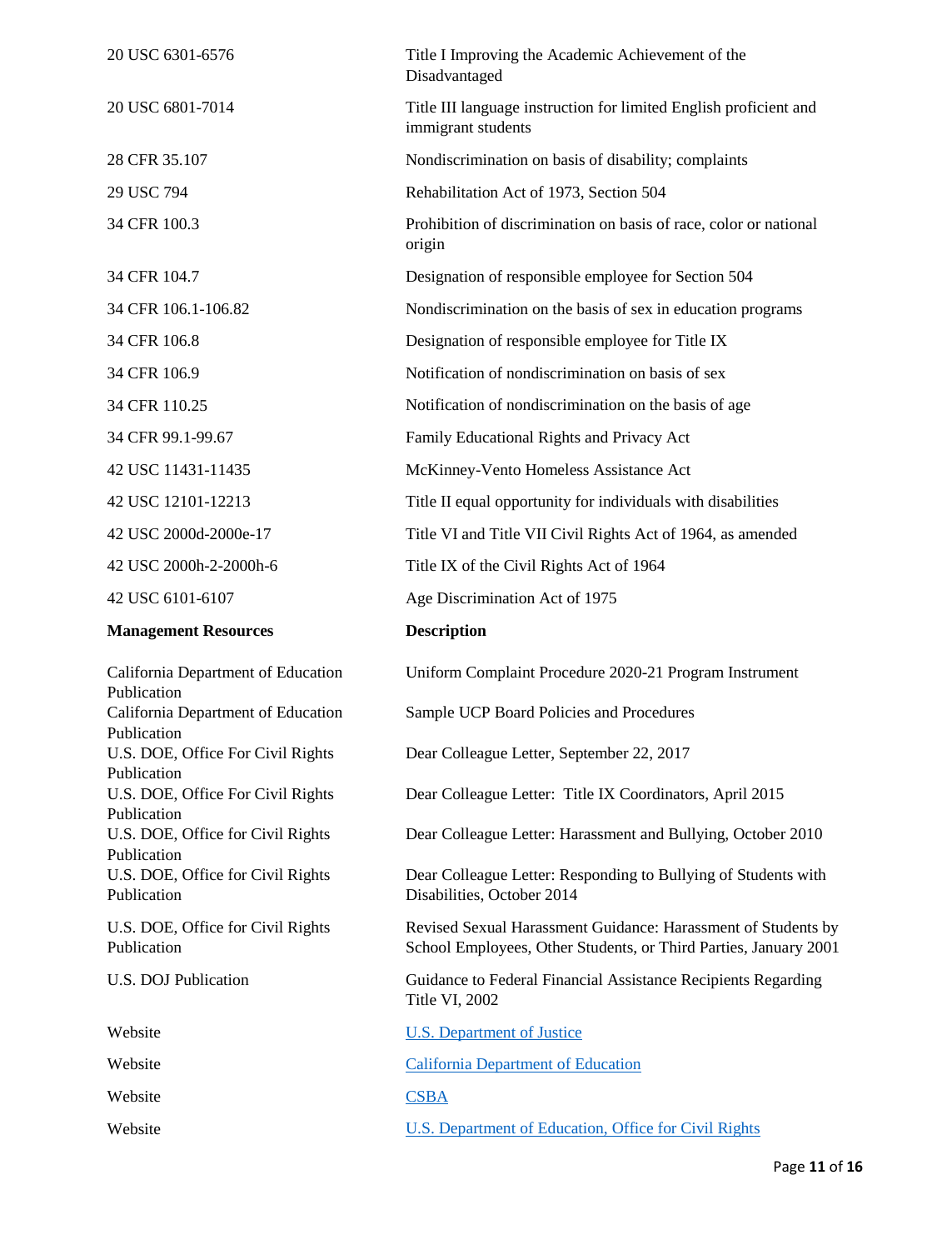| Code<br>0410   | <b>Description</b><br><b>Nondiscrimination In District Programs And Activities</b> |
|----------------|------------------------------------------------------------------------------------|
| 0420           | <b>School Plans/Site Councils</b>                                                  |
| 0420           | <b>School Plans/Site Councils</b>                                                  |
| 0420.41        | <b>Charter School Oversight</b>                                                    |
| $0420.41-E(1)$ | <b>Charter School Oversight</b>                                                    |
| 0430           | <b>Comprehensive Local Plan For Special Education</b>                              |
| 0430           | <b>Comprehensive Local Plan For Special Education</b>                              |
| 0450           | <b>Comprehensive Safety Plan</b>                                                   |
| 0450           | <b>Comprehensive Safety Plan</b>                                                   |
| 0460           | <b>Local Control And Accountability Plan</b>                                       |
| 0460           | <b>Local Control And Accountability Plan</b>                                       |
| 0470           | <b>COVID-19 Mitigation Plan</b>                                                    |
| 1100           | <b>Communication With The Public</b>                                               |
| $1100-E(1)$    | Communication With The Public - California Code Of<br><b>Regulations, Title 2</b>  |
| 1113           | <b>District And School Web Sites</b>                                               |
| 1113           | <b>District And School Web Sites</b>                                               |
| $1113-E(1)$    | <b>District And School Web Sites</b>                                               |
| 1114           | District-Sponsored Social Media                                                    |
| 1114           | District-Sponsored Social Media                                                    |
| 1220           | <b>Citizen Advisory Committees</b>                                                 |
| 1220           | <b>Citizen Advisory Committees</b>                                                 |
| 1250           | <b>Visitors/Outsiders</b>                                                          |
| 1250           | <b>Visitors/Outsiders</b>                                                          |
| 1312.1         | <b>Complaints Concerning District Employees</b>                                    |
| 1312.1         | <b>Complaints Concerning District Employees</b>                                    |
| 1312.2         | <b>Complaints Concerning Instructional Materials</b>                               |
| 1312.2         | <b>Complaints Concerning Instructional Materials</b>                               |
| $1312.2-E(1)$  | <b>Complaints Concerning Instructional Materials</b>                               |
| 1312.4         | <b>Williams Uniform Complaint Procedures</b>                                       |
| $1312.4-E(1)$  | <b>Williams Uniform Complaint Procedures</b>                                       |
| 3260           | <b>Fees And Charges</b>                                                            |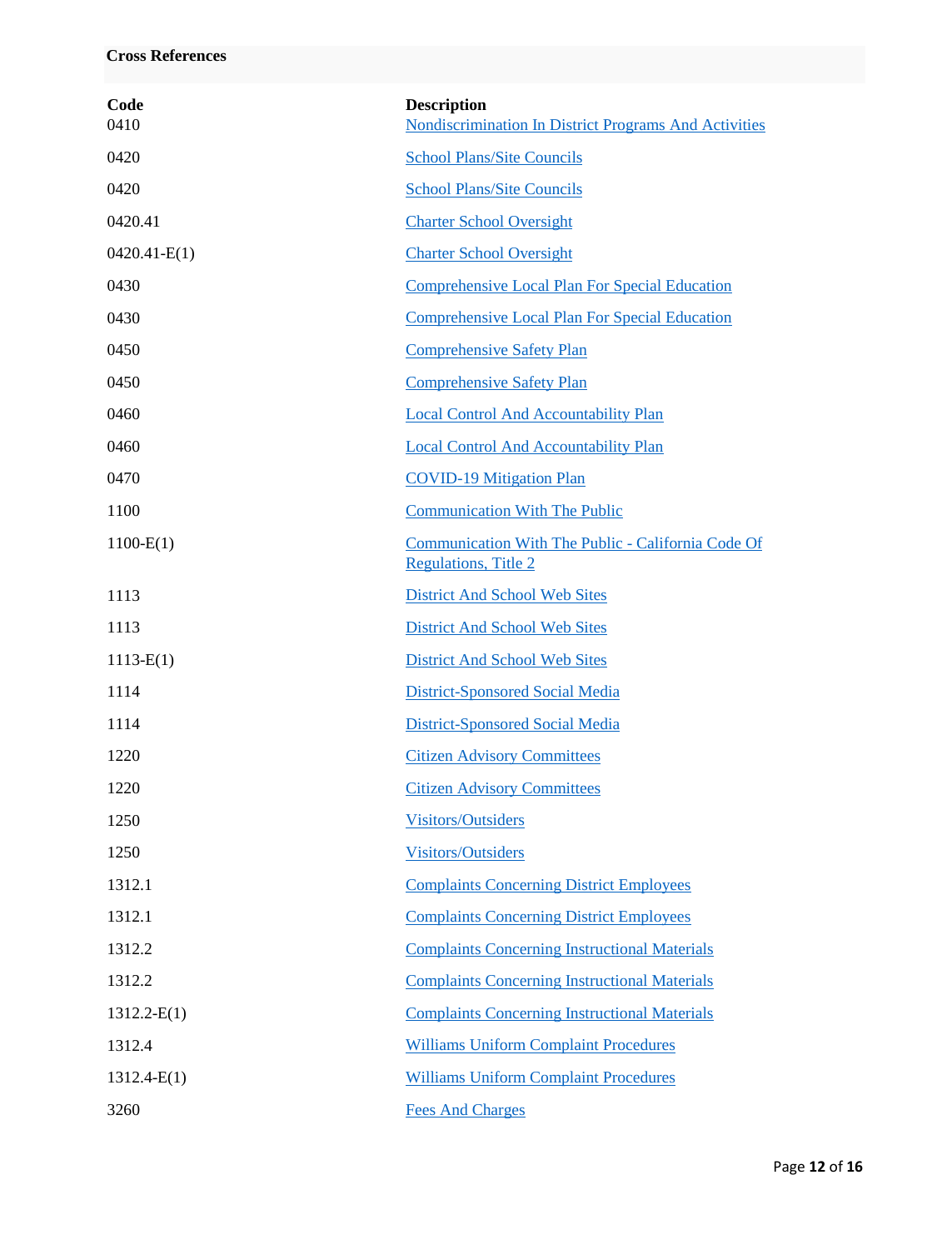| 3260          | <b>Fees And Charges</b>                                            |
|---------------|--------------------------------------------------------------------|
| 3580          | <b>District Records</b>                                            |
| 3580          | <b>District Records</b>                                            |
| 4030          | <b>Nondiscrimination In Employment</b>                             |
| 4030          | <b>Nondiscrimination In Employment</b>                             |
| 4112.23       | <b>Special Education Staff</b>                                     |
| 4112.23       | <b>Special Education Staff</b>                                     |
| 4112.9        | <b>Employee Notifications</b>                                      |
| 4112.9        | <b>Employee Notifications</b>                                      |
| $4112.9-E(1)$ | <b>Employee Notifications</b>                                      |
| $4112.9-E(2)$ | <b>Employee Notifications</b>                                      |
| 4118          | Dismissal/Suspension/Disciplinary Action                           |
| 4118          | Dismissal/Suspension/Disciplinary Action                           |
| 4119.1        | <b>Civil And Legal Rights</b>                                      |
| 4119.11       | <b>Sexual Harassment</b>                                           |
| 4119.11       | <b>Sexual Harassment</b>                                           |
| 4119.23       | Unauthorized Release Of Confidential/Privileged Information        |
| 4212.9        | <b>Employee Notifications</b>                                      |
| 4212.9        | <b>Employee Notifications</b>                                      |
| $4212.9-E(1)$ | <b>Employee Notifications</b>                                      |
| $4212.9-E(2)$ | <b>Employee Notifications</b>                                      |
| 4218          | Dismissal/Suspension/Disciplinary Action                           |
| 4218          | Dismissal/Suspension/Disciplinary Action                           |
| 4219.1        | <b>Civil And Legal Rights</b>                                      |
| 4219.11       | <b>Sexual Harassment</b>                                           |
| 4219.11       | <b>Sexual Harassment</b>                                           |
| 4219.23       | <b>Unauthorized Release Of Confidential/Privileged Information</b> |
| 4231          | <b>Staff Development</b>                                           |
| 4231          | <b>Staff Development</b>                                           |
| 4244          | Complaints                                                         |
| 4244          | Complaints                                                         |
| 4312.9        | <b>Employee Notifications</b>                                      |
| 4312.9        | <b>Employee Notifications</b>                                      |
| $4312.9-E(1)$ | <b>Employee Notifications</b>                                      |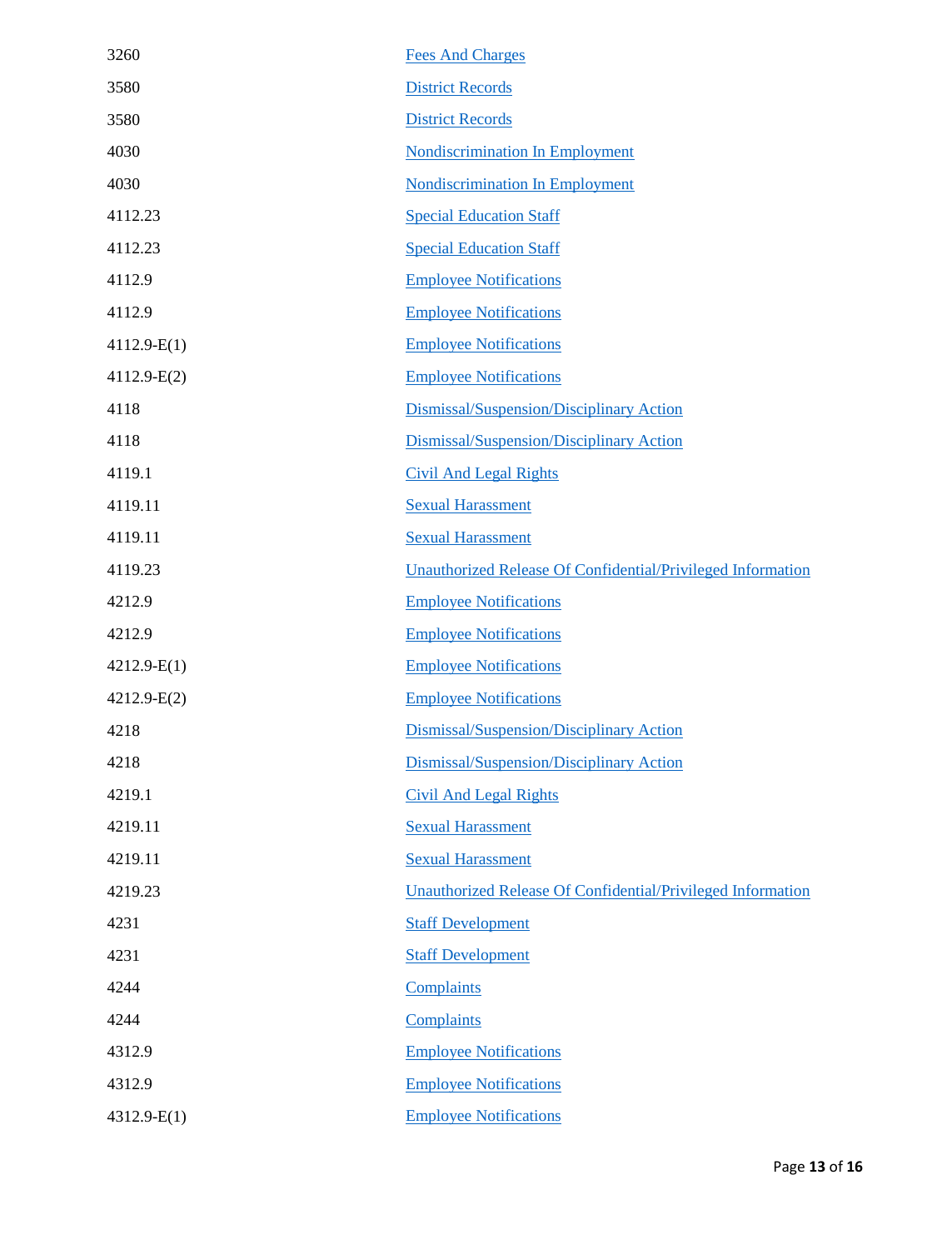| 4312.9-E(2)    | <b>Employee Notifications</b>                               |
|----------------|-------------------------------------------------------------|
| 4319.1         | <b>Civil And Legal Rights</b>                               |
| 4319.11        | <b>Sexual Harassment</b>                                    |
| 4319.11        | <b>Sexual Harassment</b>                                    |
| 4319.23        | Unauthorized Release Of Confidential/Privileged Information |
| 4331           | <b>Staff Development</b>                                    |
| 4331           | <b>Staff Development</b>                                    |
| 4344           | Complaints                                                  |
| 4344           | Complaints                                                  |
| 5116.1         | <b>Intradistrict Open Enrollment</b>                        |
| 5116.1         | <b>Intradistrict Open Enrollment</b>                        |
| 5117           | <b>Interdistrict Attendance</b>                             |
| 5117           | <b>Interdistrict Attendance</b>                             |
| 5125           | <b>Student Records</b>                                      |
| 5125           | <b>Student Records</b>                                      |
| 5131.62        | Tobacco                                                     |
| 5131.62        | Tobacco                                                     |
| 5137           | <b>Positive School Climate</b>                              |
| 5141.4         | <b>Child Abuse Prevention And Reporting</b>                 |
| 5141.4         | <b>Child Abuse Prevention And Reporting</b>                 |
| 5144           | <b>Discipline</b>                                           |
| 5144           | <b>Discipline</b>                                           |
| 5144.1         | <b>Suspension And Expulsion/Due Process</b>                 |
| 5144.1         | <b>Suspension And Expulsion/Due Process</b>                 |
| 5145.3         | Nondiscrimination/Harassment                                |
| 5145.3         | Nondiscrimination/Harassment                                |
| 5145.6         | <b>Parental Notifications</b>                               |
| $5145.6-E(1)$  | <b>Parental Notifications</b>                               |
| 5145.7         | <b>Sexual Harassment</b>                                    |
| 5145.7         | <b>Sexual Harassment</b>                                    |
| 5145.71        | <b>Title IX Sexual Harassment Complaint Procedures</b>      |
| $5145.71-E(1)$ | <b>Title IX Sexual Harassment Complaint Procedures</b>      |
| 5146           | <b>Married/Pregnant/Parenting Students</b>                  |
| 5146           | <b>Married/Pregnant/Parenting Students</b>                  |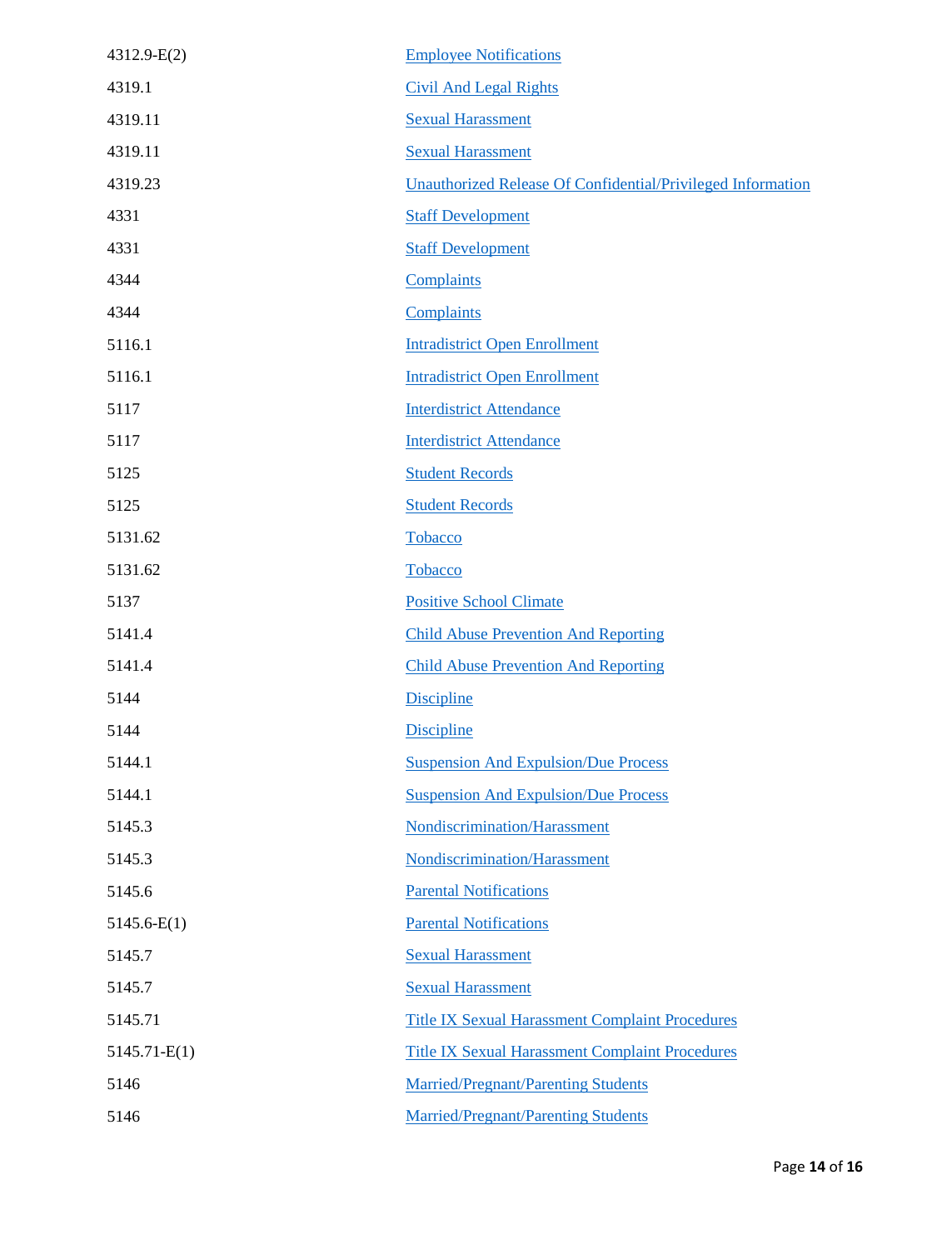| 5148          | <b>Child Care And Development</b>                                            |
|---------------|------------------------------------------------------------------------------|
| 5148          | <b>Child Care And Development</b>                                            |
| 5148.2        | <b>Before/After School Programs</b>                                          |
| 5148.2        | <b>Before/After School Programs</b>                                          |
| 5148.3        | <b>Preschool/Early Childhood Education</b>                                   |
| 5148.3        | <b>Preschool/Early Childhood Education</b>                                   |
| 6142.1        | <b>Sexual Health And HIV/AIDS Prevention Instruction</b>                     |
| 6142.1        | <b>Sexual Health And HIV/AIDS Prevention Instruction</b>                     |
| 6142.7        | <b>Physical Education And Activity</b>                                       |
| 6142.7        | <b>Physical Education And Activity</b>                                       |
| 6145          | <b>Extracurricular And Cocurricular Activities</b>                           |
| 6145          | <b>Extracurricular And Cocurricular Activities</b>                           |
| 6145.2        | <b>Athletic Competition</b>                                                  |
| 6145.2        | <b>Athletic Competition</b>                                                  |
| $6145.2-E(1)$ | <b>Athletic Competition</b>                                                  |
| 6152          | <b>Class Assignment</b>                                                      |
| 6159          | <b>Individualized Education Program</b>                                      |
| 6159          | <b>Individualized Education Program</b>                                      |
| 6159.1        | Procedural Safeguards And Complaints For Special Education                   |
| 6159.1        | Procedural Safeguards And Complaints For Special Education                   |
| 6159.2        | Nonpublic, Nonsectarian School And Agency Services For Special<br>Education  |
| 6159.2        | Nonpublic, Nonsectarian School And Agency Services For Special<br>Education  |
| 6159.3        | <b>Appointment Of Surrogate Parent For Special Education Students</b>        |
| 6159.3        | <b>Appointment Of Surrogate Parent For Special Education Students</b>        |
| 6164.4        | <b>Identification And Evaluation Of Individuals For Special</b><br>Education |
| 6164.4        | <b>Identification And Evaluation Of Individuals For Special</b><br>Education |
| 6171          | <b>Title I Programs</b>                                                      |
| 6171          | <b>Title I Programs</b>                                                      |
| 6173          | <b>Education For Homeless Children</b>                                       |
| 6173          | <b>Education For Homeless Children</b>                                       |
| $6173-E(1)$   | <b>Education For Homeless Children</b>                                       |
| 6173.1        | <b>Education For Foster Youth</b>                                            |